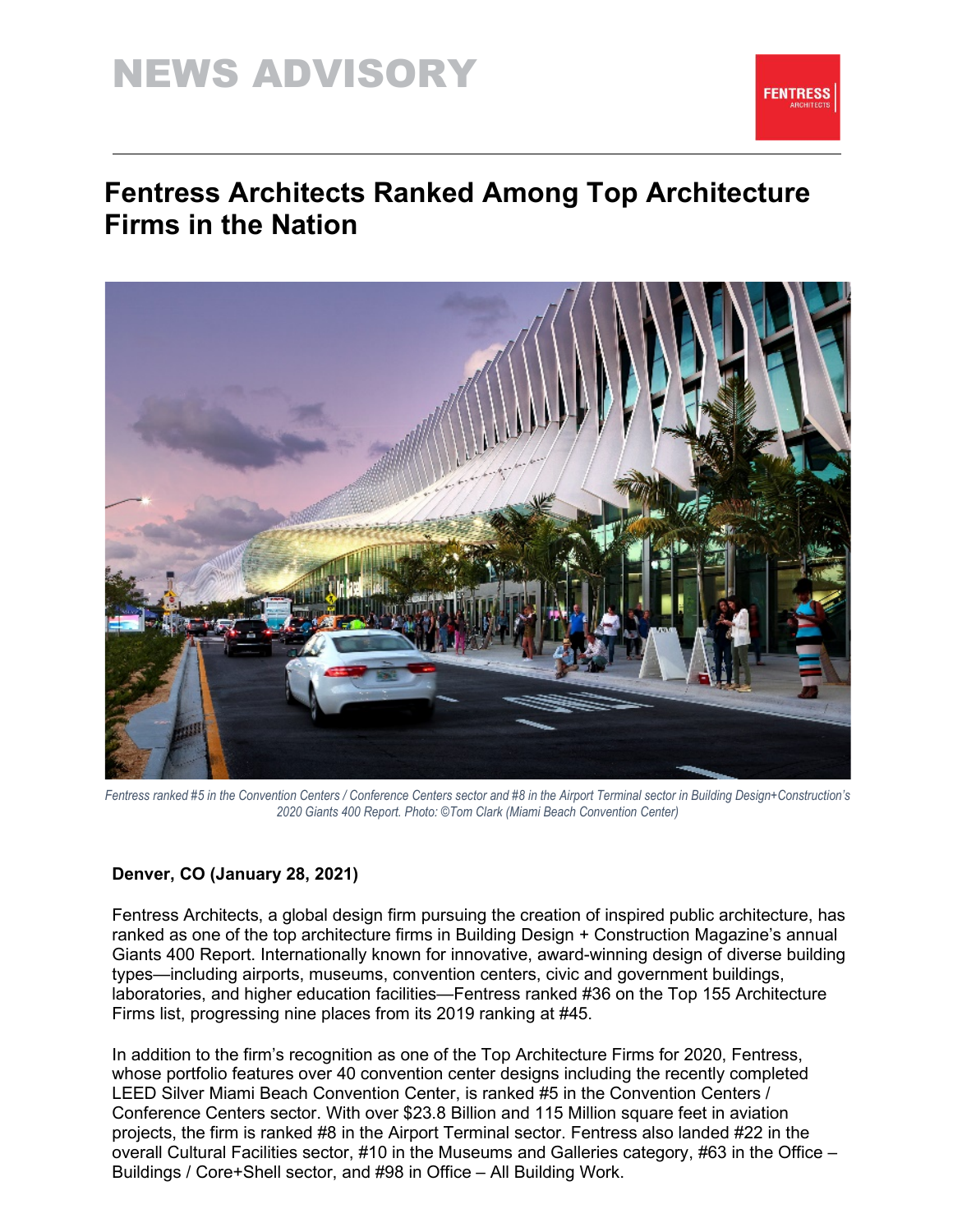# NEWS ADVISORY



"We are proud that our firm was recognized for our continuous efforts to elevate design excellence in public architecture," said Fentress Architects Principal in Charge of Design Curtis Fentress, FAIA, RIBA. "Our ability to drive growth throughout the industry reflects our team's unwavering commitment to innovation, along with the collaborative efforts of our clients and project partners."



Over the past year, Fentress' projects achieved major milestones including the completion of four world-class projects: the new Johnson County Courthouse in Olathe, KS; the new Concourse D and Terminal Wings at Nashville International Airport® in Nashville, TN, which also became one of only five airport facilities in the US to achieve LEED v4 Silver certification; the Terminal Balancing and Concourse E Extension at Portland International Airport in Portland, OR; the Denver Art Museum North Building Renovation and Anna and John J. Sie Welcome Center in Denver, CO; and the Miami Beach

*Johnson County Courthouse. Photo: © Bill Timmerman*

Convention Center Expansion and Renovation in Miami Beach, FL, which also achieved LEED Silver certification.



*Denver International Airport. Photo: © Ellen Jaskol*

As a testament to Fentress' recognition, the firm garnered 16 awards for design excellence and innovation in 2020 alone, including the American Institute of Architecture (AIA) Colorado's Twenty-Five Year Award for the Denver International Airport as well as the AIA Western Mountain Region's Twenty-Five Year Award for the Clark County Government Center. The Miami Beach Convention Center landed a Silver Award in the Façade category of the 2020 World Architecture News (WAN) Awards and a 2020 BEST Award in the Serve category from the International Design Association's (IIDA) Rocky Mountain Chapter.

Positioned for a strong 2021, Fentress is anticipating the upcoming completion of the Fred D. Thompson Federal Building and U.S. Courthouse in Nashville, TN as well as the Royal Norwegian Embassy Chancery Renovation in Washington, DC. Additionally, the firm is working on the new South Terminal C at Orlando International Airport, the Terminal Lobby and International Arrivals Facility at Nashville International Airport, the new Mickey Leland International Terminal at George Bush Intercontinental Airport, the U.S. Courthouse Huntsville, Alabama, and the National Museum of Intelligence and Special Operations—just to name a

*Royal Norwegian Embassy Chancery Renovation. Rendering: Fentress Architects*

few.

To learn more about Fentress Architects and the firm's award-winning, sustainable design approach, please visit: [https://fentressarchitects.com/.](https://fentressarchitects.com/)